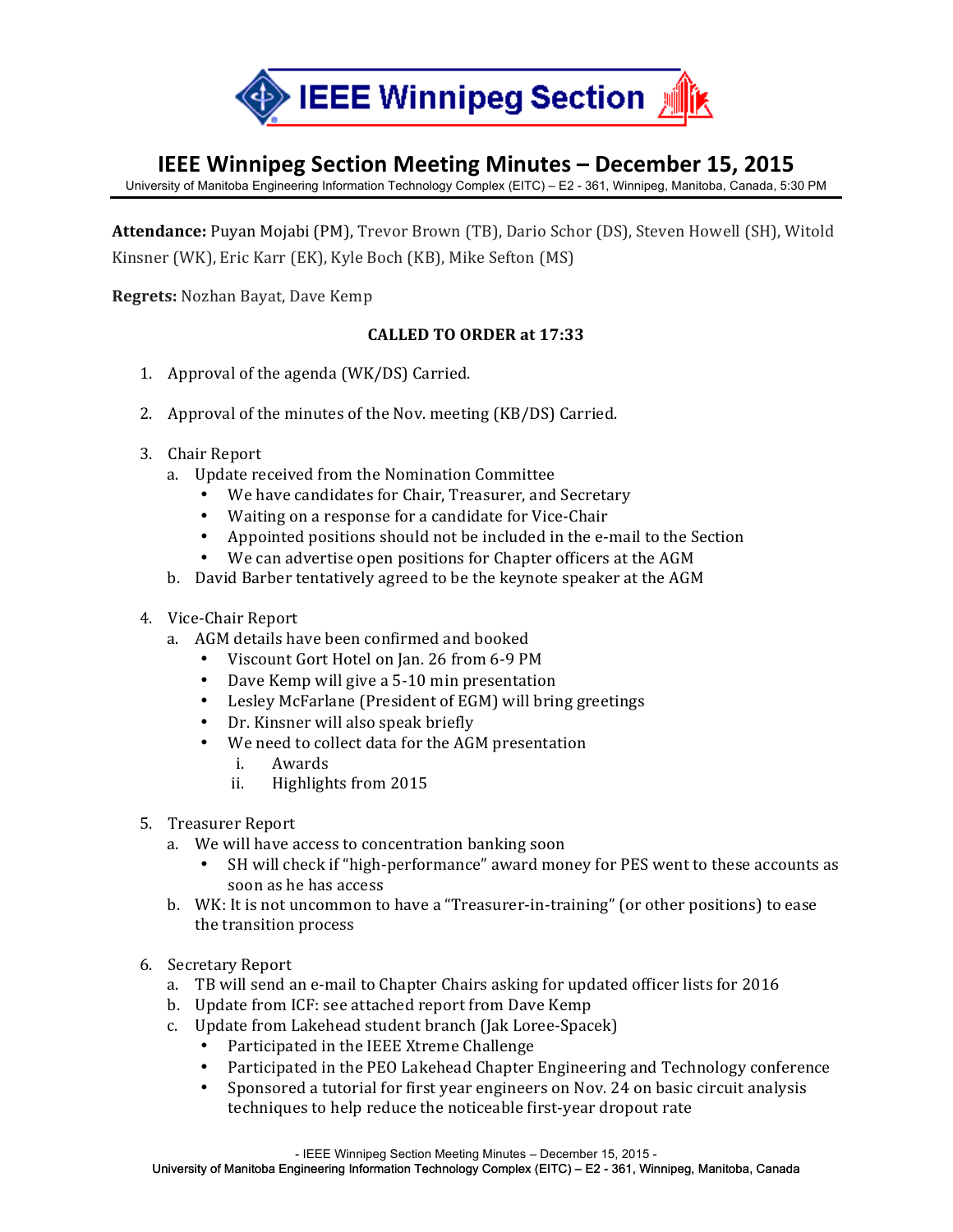- d. We could set up a Skype meeting or "WebEx" (free) to assist in meeting participation with these remote groups
	- We still need to reconnect with the Red River student group
- 7. President-Elect Update (WK)
	- a. New issue of 'IEEE Canadian Review'
		- WK encourages IEEE members to write and submit articles
			- i. E.g. A framework for delivering good workshops
			- ii. PES could write an article on the success of their Chapter (up to 2 pages)
	- b. IEEE Xtreme programming competition will be growing
		- Will be working with ACM
	- c. WK encourages *new* volunteers to apply for IEEE positions (at both the Section and Canada level)
	- d. We need to think about creating committees to improve the activity level of the Winnipeg Section with a vision of the future in mind
		- Communicate to membership the benefit of IEEE
- 8. IEEE Canada Foundation Report (Dave Kemp sent regrets)
	- a. See attached report
- 9. Chapter and Affinity Group Reports
	- a. Communications (Not in attendance)
	- b. Computer and Computational Intelligence (WK)
	- Preparing IEEE Xtreme 10.0
	- c.  $EMBS (Not in attendance)$
	- d. EduManCom (Not in attendance)
		- Held an event on patents
		- Industrial forum held on Dec. 14
			- i. Good attendance from industry personnel
	- e. PES (MS)
		- New chair for 2016: Sameh Kodsi
			- i. MS will help with the transition
	- f. Waves (PM)
		- No activity since last meeting
		- At least 3 DLs coming for next year
	- g. RobConIM (not in attendance)
		- New list of officers submitted by Dr. Sepehri
	- h. GRSS-AES (DS)
		- Planning a presentation for late Jan. or early Feb. on the CubeSat program
		- May participate in a conference held in Winnipeg in November 2016 (CSS Annual Summit)
			- i. Industry-focused conference
	- i.  $YP(DS)$ 
		- Advanced Arduino workshop held on Dec. 5 at the Winnipeg Public Library
			- i. Asked to participate in another event in March 2016
	- j. Life Members (Not in attendance)
		- WK and DS have not been able to contact Len Bateman
		- This chapter could help with assisting new EITs
		- DS will keep trying to get in contact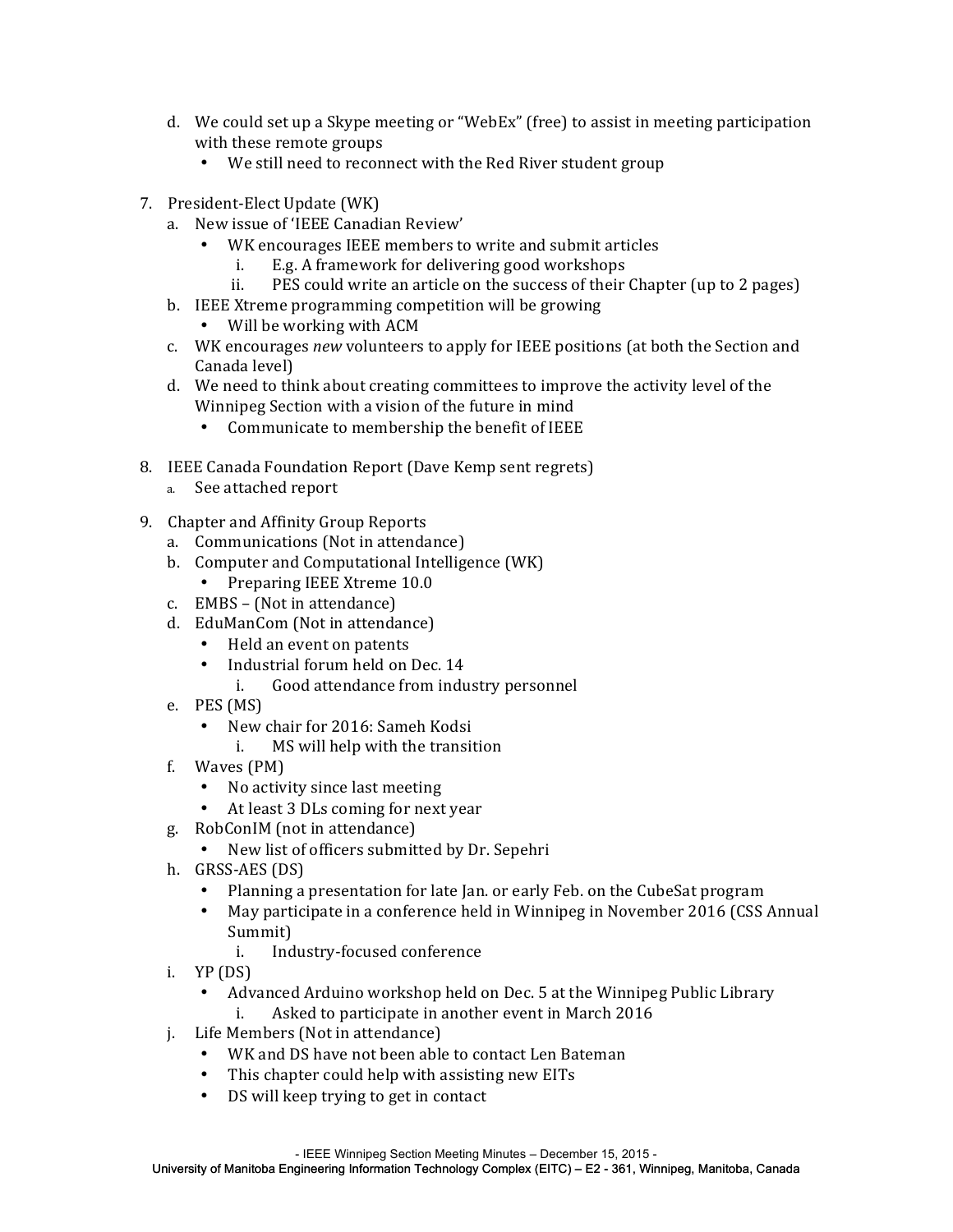- k. WIE (Not in attendance)
	- There are volunteers that want to be involved with WIE
- l. TISP (WK)
	- Invited to run a 'Discovery Week' in May for aboriginal students
- m. Newsletter (Not in attendance)
	- Next issue will be sometime in early 2016
- 10. Reports from student branch chairs
	- a. University of Manitoba (EK)
		- Submitted a McNaughton Learning Centre fund application
		- Submitted and succeeded in an endowment fund application
		- Submitted a report to IEEE Canada
		- About 30 people attended the Arduino workshop
		- May set up tours of the MLC for high school students in January
		- WK: The organizational structure for student branches has changed i. Student branches now report directly to the Section
		- EK will send list of officers to PM and TB
	- b. Lakehead University (See Secretary's report)
	- c. Assiniboine College (Not in attendance)
	- d. Red River College (Not in attendance)
- 11. New business
	- a. AGM discussion
		- David Barber will confirm in January
			- i. 10-20 minute presentation, 10 minutes of questions
	- b. Nominating committee
		- Discussed during the Chair report

#### **ADJOURNED (EK/MS) at 18:25**